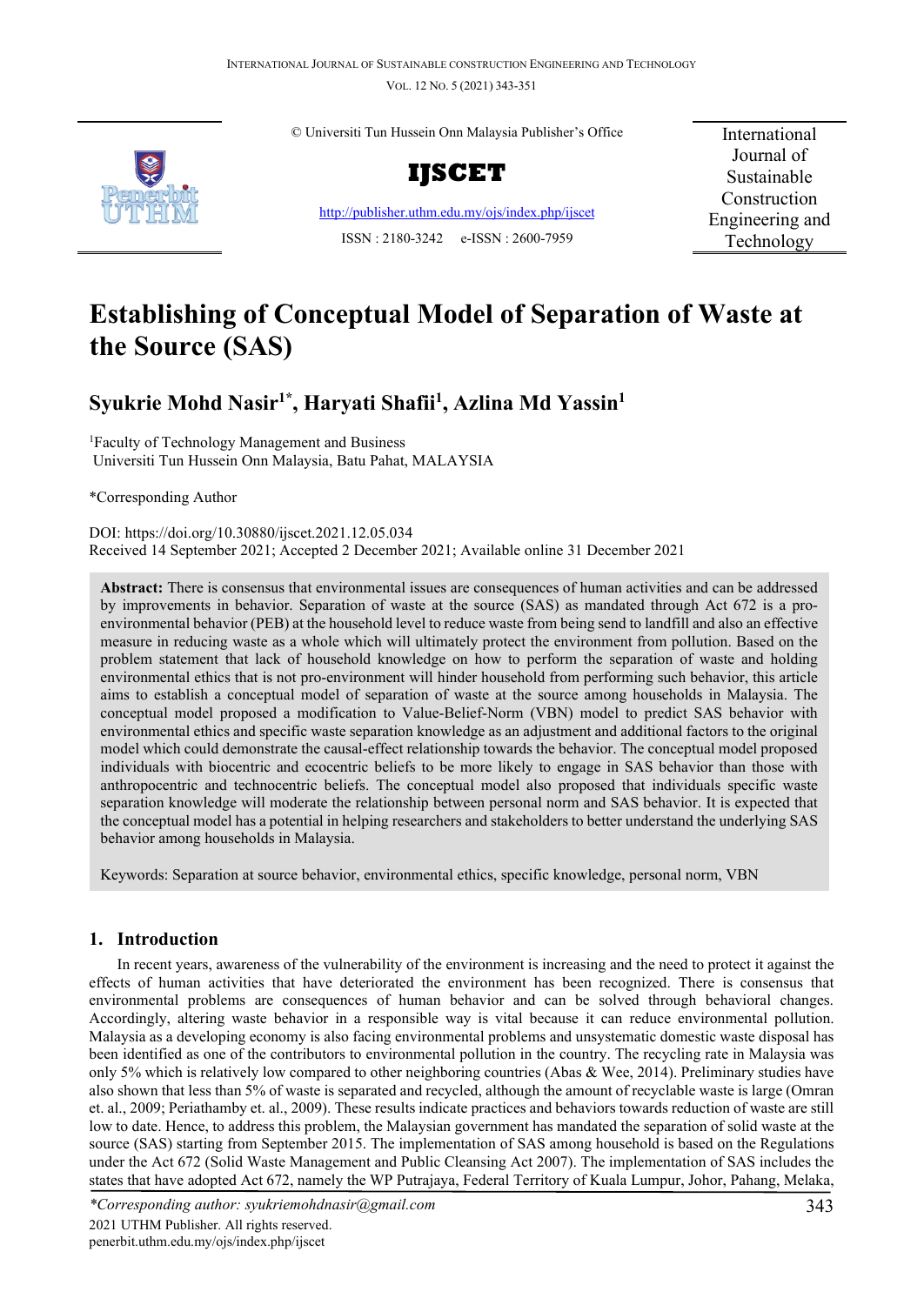Negeri Sembilan, Kedah and Perlis. Through the implementation of Act 672, it is mandatory for households to sort waste and failure to do so will result to penalties being taken against them. However, based on recent findings by Ogiri et. al. (2019), deterrence mechanism through the implementation of such regulation only explains 25% of compliance behavior. Furthermore, it is too early to evaluate the effectiveness of such regulation since it was only introduced in 2015 and it is hard to generalized the result to whole country since not all states in the country are adhere to the Act. Since the success of SAS program is highly dependent on the general public acceptance and practice of such behavior, it is very important to investigate why some people do separate their waste and some other do not. Many households in Malaysia are still unwilling to participate (Moh & Manaf, 2017). Promoting such behavior is expected to reduce overall waste generation and preventing recyclable waste from being sent to landfill.

#### **2. Problem Statement**

The behavior of a person who deliberately tries to mitigate and minimize the adverse environmental effect is referred to as pro-environmental behavior (PEB) (Kollmuss & Agyeman, 2002). Accordingly, efforts to reduce waste through SAS among households can be categorized as one of the PEB. Past studies on PEB that particularly focusing on waste have been done through various fields. However, according to Ma and Hipel (2016), through the systematic review that has been done on journal articles that have been published between 1980 and 2014, when compared to the factors of technical aspects like infrastructure and waste management facilities, social and psychological dimensions did not get enough attention from researchers. Hence, to bridge the gap on why households do not separate their waste, the article aims to identify the psychological factors that influence such behavior and further develop a conceptual model to explain the relationship.

With regards to psychological factors influencing PEB, Valliere and Manning (1980) have found that an empirical treatment of environmental ethics has been lacking. In this regard, researches (e.g., Light, 2002; Rolston, 2012) besides focusing their discussion on the theory itself, began to focus on how theories of environmental ethics can be accepted and can provide a positive influence within societies. In addition, past studies have shown that individual may behave differently depending on the environmental ethics that individual beliefs. According to Kopnina (2017), individuals who adhere to ecocentric environmental ethics are more likely to preserve the environment. The result is also consistent with a preliminary study conducted by Thompson and Barton (1994) who found that individuals with ecocentric environmental ethics are more likely to commit PEB than individuals with anthropocentric environmental ethics beliefs. Recent study by García and Sanz (2018) suggested that individuals within societies must adhere to correct ethical orientation to ensure sustainability of the environment. Therefore, in establishing a conceptual model, it is crucial to investigate the possibility of linking environmental ethic approach to PEB particularly on SAS among households.

Besides environmental ethics as the predictor for PEB, the role of knowledge has also been studied in recent years. Liao and Li (2019); Desa et. al. (2011) found that knowledge is a good predictor in determining waste segregation behavior in line with the findings by Johannson (2016) and de Vega et. al., (2008) that specific knowledge of recycling behavior has a significant influence on recycling behavior because without adequate knowledge of how to recycle, one will not know how to do it. Specific knowledge of the types of recyclable waste, how waste segregation should be done, proper use of recycling bins is essential. The same view is also shared by Kaplowitz (2009) that in the delivery of information about recycling, clear instructions on what, how and where should be given the main focus. Accordingly, specific knowledge on waste separation is included into the conceptual model of SAS behavior.

#### **3. Literature Review and Hypothesis Development**

#### **3.1 VBN Model**

The theoretical framework in the field of human sociology and human psychology continues to be used in research to construct a relationship between different psychological factors and environmentally sound behaviors. Schwartz (1977) proposed Norm Activation Model (NAM) to explain pro environmental behaviors. NAM explains altruistic behavior with the idea that moral or personal norms influences pro social behavior. NAM explains that social norms are transform into personal norms via education and communication. Individuals that have internalized personal norms will act in environmentally friendly way. Recently, one of the most likely theoretical models in describing this relationship is the theory of Value-Belief-Norm (VBN) proposed by Stern et. al., (1999) based on the norm activation model (NAM), the basic theory of values and the new environmental paradigm (NEP) (Schwartz et. al., 1981; Stern and Dietz, 1994; Dunlap et. al., 1978). The theory proposed individual internal value influences beliefs and further activated norms that will eventually influences environmentally sound behavior. Past empirical research has repeatedly proven the strength of the VBN variables as indicators of pro-environmental behavior. As such, VBN has been considered valid and reliable to investigate the causal link between environmentally sound behaviors, beliefs, attitudes and values. VBN proposed individual egoistic values and environmental beliefs are negatively related. On the other hand, individual altruistic and biospheric values are positively related to environmental beliefs (NEP). Ecological worldview is a predictor for the factors of awareness of the problem that influences the ascription of responsibility. The ascription of responsibility will influence individual personal norms that will ultimately shape individual's behavior towards the environment.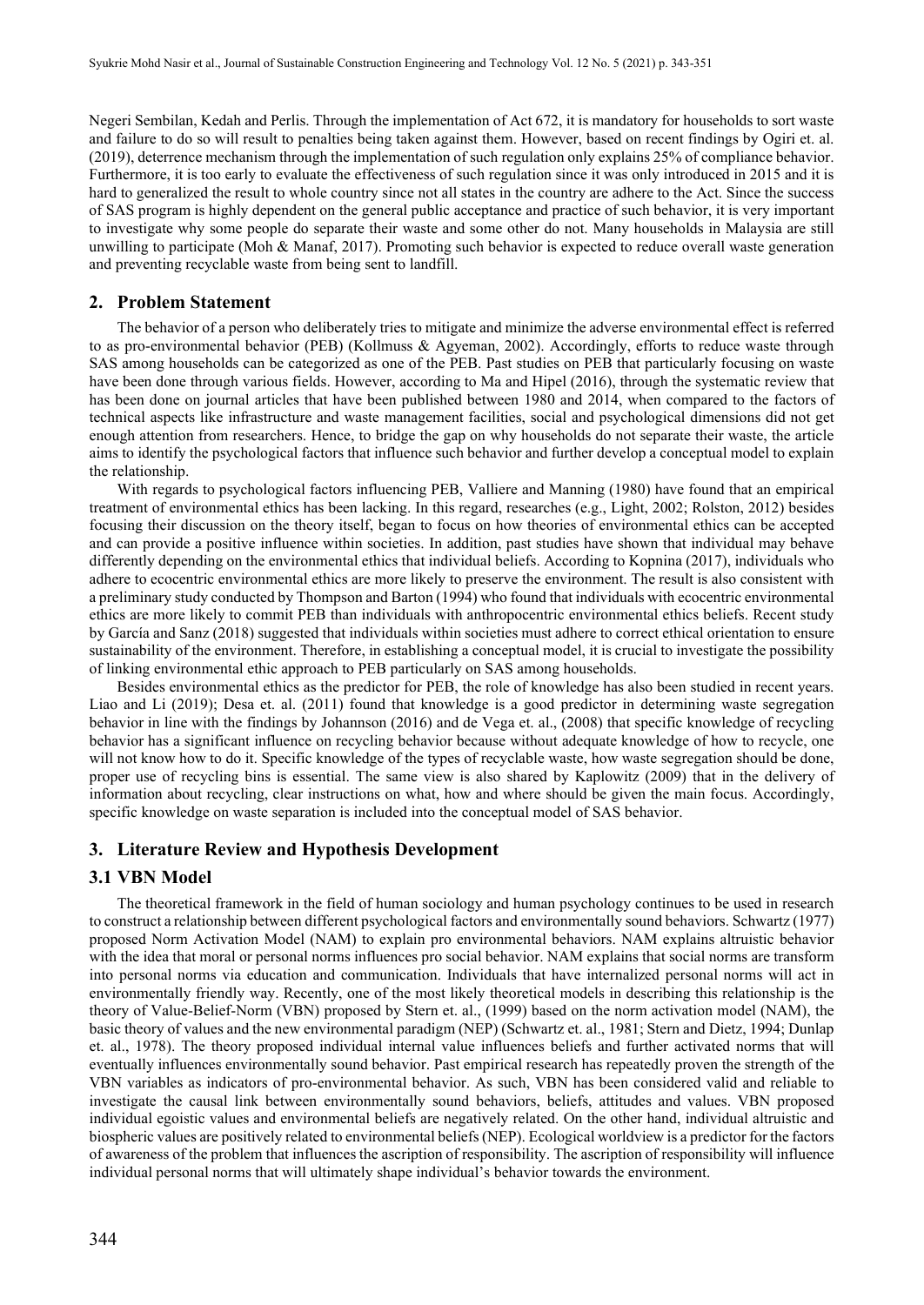## **3.1.1 Personal Norm in VBN Model**

Schwartz (1977) defined personal norm as "a subtype of attitudinal variable, i.e., evaluations of act in terms of their moral worth to the self". According to this definition, personal norms are complied with for internal reasons, consistent with internalized values and norms. Turaga, Howarth, & Borsuk (2010) explained that, individual differ in their relative importance to particular values and general norms, hence, the activation of individual's personal norms would give rise to different moral consideration in different individual with regards to the same situation. With regards to PEB, a study by Zhang et. al. (2019) has identified personal norm as the key factor influencing intentions of Chinese residents towards waste separation behavior. A similar finding was found by Geiger et. al. (2019) where behavior-specific factors like personal norms towards recycling is better to predict recycling than general factors. Similarly, Zhang et. al. (2020) has found that personal norm was a major predictor of residents' waste classification intention. In another PEB like purchasing, Song et. al. (2019) found that the relationship between environmental concern, perceived consumer effectiveness and buying energy efficient appliances behavior was mediated by personal norm. With regards to PEB intention, Kim and Kim (2018) discovered that personal norms played a critical role in shaping the pro-environmental intentions of respondents. Therefore, a proposed hypothesis for households' personal norm towards SAS behavior can be made:

H1: Households personal norm positively related to SAS behavior.

#### **3.2 Environmental Ethics**

Since 1970, due to the increase in knowledge and awareness that human beings ought to have moral responsibility for nature, the area of environmental ethics has begun to grow. This new development in environmental ethics was based on the general notion that ethical values at that time regarding environmental resource exploitation (mostly anthropocentric) were no longer reasonable (McShane, 2009). It is important to consider how moral intuitions can be made to resonate with values related to the preservation of the natural world in order to encourage environmentalism (Markowitz & Shariff, 2012). In the meantime, environmental ethicists have addressed the basic principles, concepts and implications of human moral responsibilities to non-human nature extensively, proposing numerous concepts of 'environmental ethic' with the premise that if we follow such an environmental ethic, we would then indulge in less environmentally destructive behaviors (Leopold, 1949; Rolston, 1988). Yang (2006) states that environmental ethics provides ethical justification by systematically identifying the values given to the environment (including living and nonliving beings). Environmental ethics also provides a guideline on how we should act (or what our responsibilities are) towards the environment according to the values we have given to the environment. According to Holden (2019), environmental ethics extends the principles of ethics by not only limiting it within the scope of human relations but extending it to the world other than human beings. This statement is in line with Randall (2013) opinion on the ethical tendency of the environmental ethics to take into consideration aspects of wilderness, species, natural processes and the status of human and non-human moral life as a whole. Therefore, this paper highlighted four dimension of environmental ethics that have been extensively highlighted and discussed in the field.

#### **3.2.1 Anthropocentric**

According to Thompson and Barton (1994), anthropocentric views only humans have intrinsic value and there are no direct moral obligations to the environment to protect the environment. From the angle of ethical theory, anthropocentric are utilitarian in the sense that nature is valued because of what it can contribute to the fulfilment of human requirements and interest; therefore because of its value in sustaining the quality of life for humans, it should be preserved and protected. According to Neumeyer (2003), the focus of anthropocentric is on sustaining human well-being and maximizing social welfare throughout time while Taylor (1981) stated that anthropocentric also gives greater value to human beings than to non-human beings; it is almost always justified to defend human interests at the expense of nonhuman interests. Anthropocentric people are responsible for ecosystems however, they depend on the fact that the treatment of ecosystems provides certain human benefits.

#### **3.2.2 Technocentric**

Technocentric can be view as similar to anthropocentric (Warren, 1994). Technocentric view humankind are separated from the natural world, the decision-making process is anthropocentric and based on economic implications, and economic development and technological progress can resolve problems resulting from environmental degradation (Gladwin et. al., 1995). Some scholar described technocentric view human being as master of nature and nature must be protected through modern technology (O'Riordan, 1981; Bailey & Wilson, 2009). Intergenerational responsibility is met by continued growth and technological advancement (Whyte & Lamberton, 2020). More seriously, renewable resources depletion, increased pollution, and inequality are linked as the inevitable consequences of technocentric (Gladwin et. at.,1995; Martin & Schouten, 2011).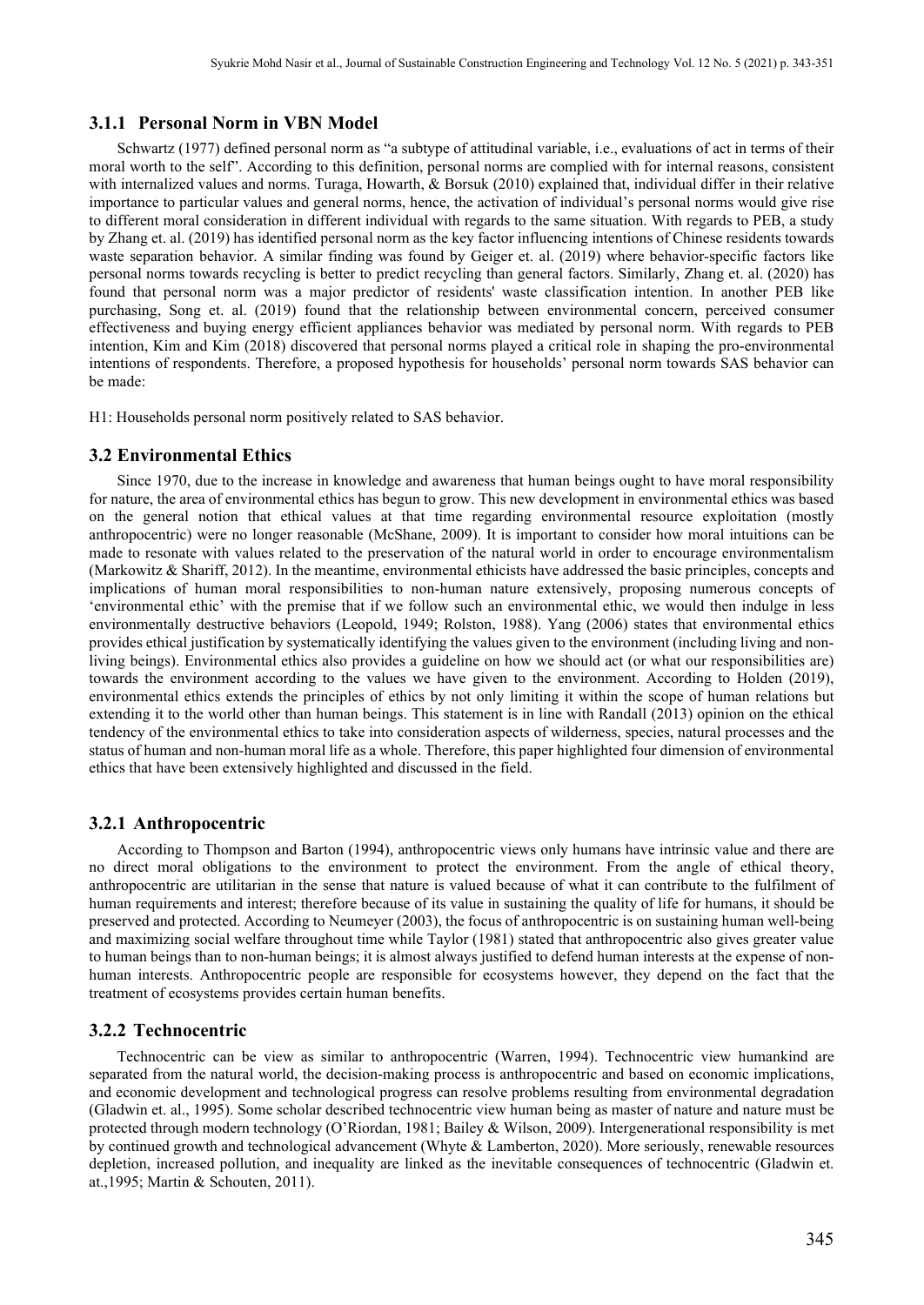## **3.2.3 Biocentric**

Biocentric construes human beings are not naturally superior than other living creatures. Non-human creatures and human life have equal and inherent worth, that is, they are intrinsically valuable. Biocentric ethics can be described as theory that ascribes moral norms and intrinsic value to life, including plants and animals (Rolston, 1988). Humans and non-human beings need to be respected and have the right to their own wellbeing in their own way (Palmer, 1997; Taylor, 2011). Taylor (2011) further states, for humans to form behaviors that show they respect the environment, they must acknowledge that plants and animals (individually) in nature have intrinsic value. While anthropocentric can sometimes lead to pro-environmental attitudes and actions, biocentric is more reliably and robustly related to environmentalism, both for abstract values and for concrete behaviors (e.g., Thompson & Barton, 1994; Schultz et al., 2005; Steg et al., 2005; de Groot & Steg, 2008). Anthropocentric belief advocates the protection of natural environment as a means to an end, rather than an end in itself. Biocentric, on the other hand, treats the environment regardless of its effect on human prosperity as a moral duty.

## **3.2.4 Ecocentric**

Some of the leading forms of environmental ethics claim that our moral emphasis should be on ecological collectives rather than individual organisms, e.g., land or the ecosystems. Leopold's idea, especially his essay "The Land Ethic" (Leopold, 1949), has been highly influential towards this belief. Leopold expands the moral domain beyond the human community to also include the biotic community: "The land ethic simply enlarges the boundaries of the community to include soils, waters, plants and animals, or collectively, the land". Leopold famously defends a land ethic in which "thing is right when it tends to preserve the integrity, stability, and beauty of the biotic community. It is wrong when it tends otherwise". Ecocentrism which is rooted in ecology advocates the protection of the ecological health of the ecosystems as a whole. In other words, moral consideration is extended to the entire ecosystem rather than to an individual entity. Instead of being in charge or superior of it, people with ecocentric beliefs see themselves as part of nature and assume moral obligation for it, concentrating on how to preserve and protect its ecological stability and integrity. In addition, individuals who adhere to ecocentric (non-anthropocentric) beliefs are more likely to preserve the environment (Kopnina, 2017). This finding is also in accordance with a preliminary study by Thompson and Barton (1994) who found that individuals with these beliefs are more likely to commit pro-environmental behaviors than individuals with anthropocentric beliefs. Therefore, based on the four dimensions of environmental ethics, and based on how individuals with specific environmental ethics behave towards environment or PEB, four hypotheses for households' environmental ethics towards SAS behavior can be made:

- H2: Biocentric positively related to SAS behavior.
- H3: Ecocentric positively related to SAS behavior.
- H4: Anthropocentric negatively related to SAS behavior.
- H5: Technocentric negatively related to SAS behavior.

Although the direct relation between value and behavior can be established (Steg et. al.,2005), Stern (2000) in earlier study has suggested that those relations can become stronger in the presence of other mediating variables, such as personal norm (Nordlund & Garvil, 2003). Past studies have shown that biospheric values as a significant predictor of personal norms (De Groot & Steg, 2007; Fornara et. al., 2016). Nordlund and Garvill (2003) found that there were positive and direct effects of self-transcendence values and ecocentrism on the personal norm to reduce personal car usage. However, Lauper et. al. (2016) found that egoistic values negatively influence personal norm. In relation to the field of environmental ethics, according to Goldman et. al., (2020), egoistic and human altruism values reflect anthropocentric ethics, while in biospheric, the moral concern of environment is independent of services it provides for humans, reflecting ecocentric and biocentric orientation. Therefore, the mediation effect of personal norm linking environmental ethics to SAS can be hypothesized as:

H6: Biocentric positively related to personal norm; personal norm mediates the relation between biocentric and SAS behavior.

H7: Ecocentric positively related to personal norm; personal norm mediates the relation between ecocentric and SAS behaviour.

H8: Anthropocentric negatively related to personal norm; personal norm mediates the relation between anthropocentric and SAS behavior.

H9: Technocentric negatively related to personal norm; personal norm mediates the relation between technocentric and SAS behavior.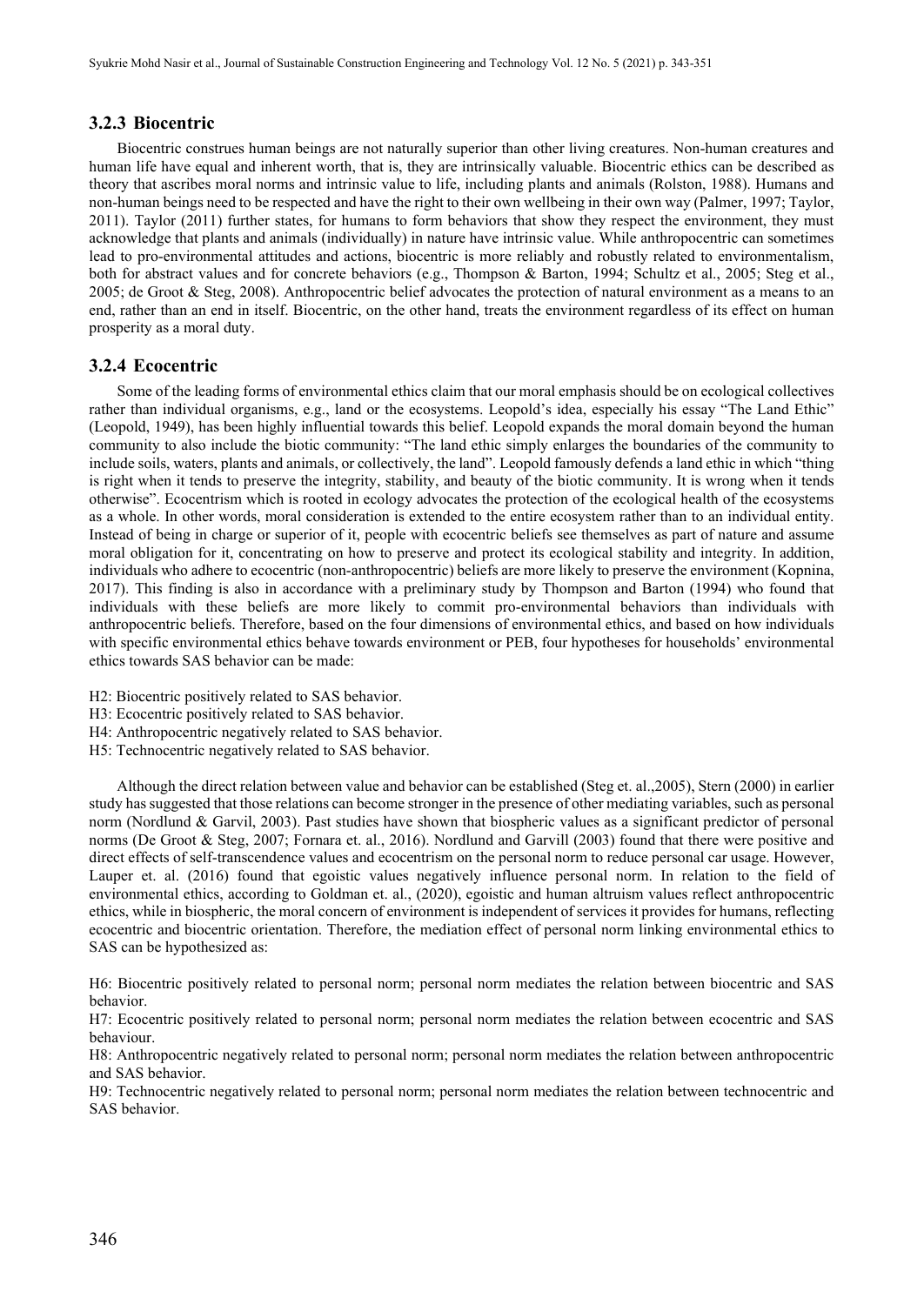## **3.3 Specific Knowledge on SAS**

Waste separation activity is a systematic separation into defined categories of solid waste. Waste separation should be carried out at the site by the waste producer. In a case study done at private hospital in Kenya (Maina, 2018), clear instructions and guidelines influenced the practice of waste separation among staff at the hospital. This is in line with (Fishbein & Ajzen, 2010; Ajzen, 2015) that people will not perform the behavior correctly if they do not have enough knowledge or skills. Árnadóttir et. al. (2019) has conducted a study on student waste separation behavior in cafeteria. They have tried to improve knowledge on waste separation by placing information triangle on every table in the cafeteria as an intervention to encourage the separation behavior. However, since the information triangles were not read by those students, the intervention did not improve the behavior. Another study by Zakianis and Djaja (2017) done in Indonesia have found that 90% of the respondents stated that they have good waste management knowledge but still the waste separation rate is low (9%). Therefore, in order to explain the contradiction findings of previous studies, the conceptual model suggests specific waste separation knowledge as having moderating effects rather than direct effects on SAS. Hence, the moderating effect of specific waste knowledge into the relationship between personal norm and SAS can be investigated. The following hypothesis can be made:

H10: The positive relationship between personal norm and SAS will be stronger when the specific knowledge on waste separation is high.

#### **4. Conceptual Model of SAS Behavior**

The original VBN theory suggests that individual values drive beliefs and, in turn, form norms that directly motivate pro-environmental behavior. **Fig.1** illustrated the conceptual model of SAS behavior. Independent variables consist of four dimensions of environmental ethics: anthropocentric, technocentric, biocentric and ecocentric which are hypothesized to have direct relationship to personal norm. Personal norm is proposed as a mediating variable, mediating the relationship of all four environmental ethics to SAS behavior. Specific waste separation knowledge is proposed as a moderator variable which moderates the relationship between personal norm and SAS behavior.



**Fig. 1 - Conceptual model of SAS behavior** 

### **5. Discussion and Conclusion**

Firstly, the conceptual model was developed based on the Value Belief Norm (VBN) Theory by Stern et. al., (1999) as the main underpinning theory. VBN theory proposed individual internal value influences beliefs and further activated norms that will eventually influences environmentally sound behavior. Besides values and beliefs, past studies have shown that individual may behave differently depending on the environmental ethics that they beliefs. Hence, the conceptual model suggests that individuals with biocentric and ecocentric beliefs to be more likely to perform SAS behaviors as opposed to anthropocentric and technocentric beliefs. The conceptual model also suggests that the four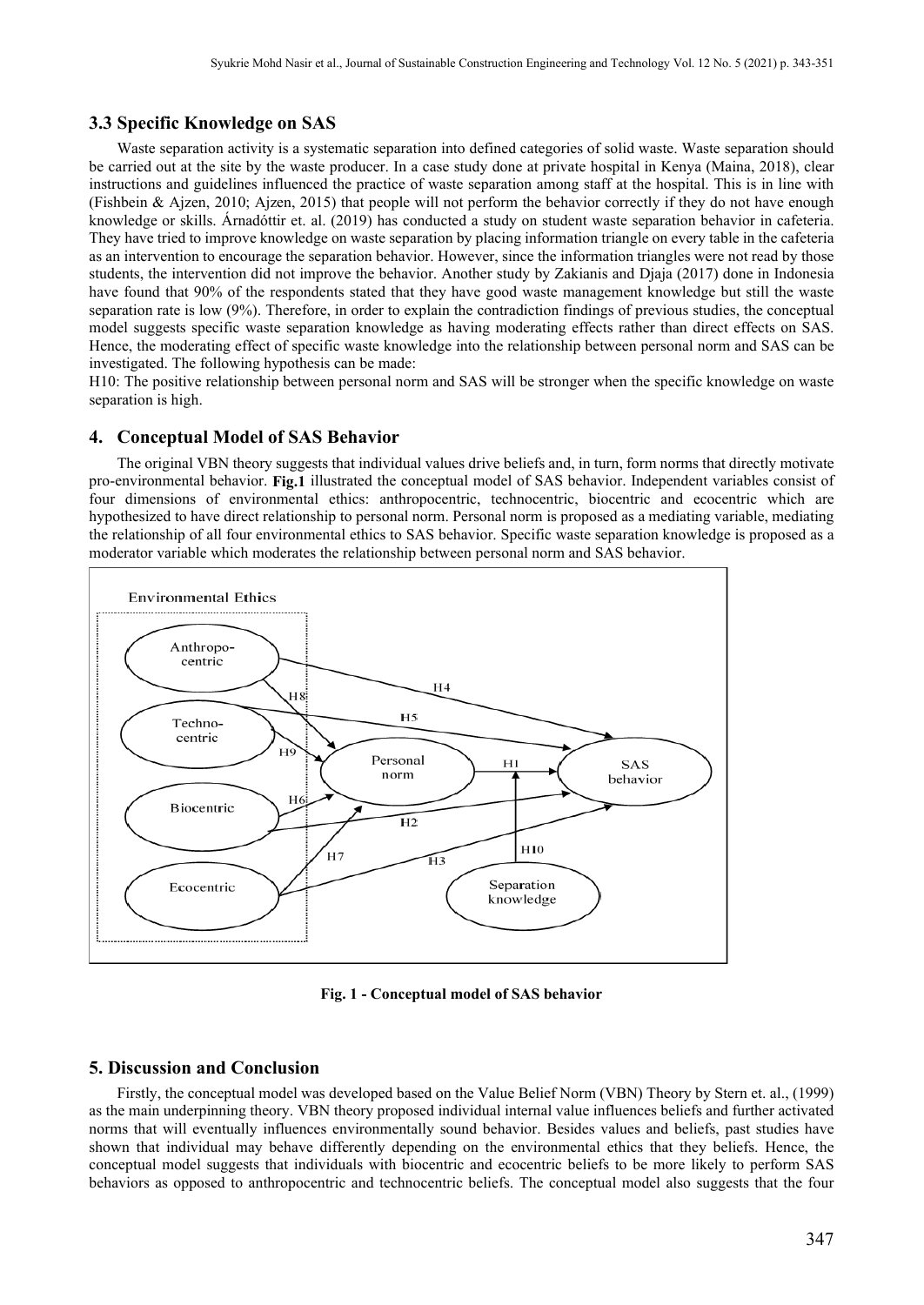dimensions of environmental ethics (anthropocentric, technocentric, biocentric and ecocentric) are predictors towards individual personal norm, which upon activation, will lead to pro-environmental behavior specifically SAS behavior. In other words, the conceptual model suggests the mediating role of individual personal norm in order to get households to engage in SAS behavior. Secondly, the conceptual model highlights the importance of specific waste separation knowledge as a moderator towards the relationship between personal norm and SAS behavior, with an assumption that, the relationship between personal norm and SAS behavior will be stronger if individual is more knowledgeable on how to separate waste correctly. It is also important to acknowledge that the specific waste separation knowledge and SAS behavior must be in accordance with the SAS guideline provided by National Solid Waste Management Department under the Ministry of Housing and Local Government of Malaysia. As a conclusion, the conceptual model served as a basis to better understand the roles of psychological and knowledge towards SAS behaviors among households. It also open new opportunities for future research in understanding the underlying SAS behavior in the country.

## **Acknowledgement**

The author would like to thank Public Service Department of Malaysia (Jabatan Perkhidmatan Awam Malaysia) and Universiti Tun Hussein Onn Malaysia for supporting this research work.

#### **References**

Abas, M. A., & Wee, S. (2014). Municipal solid waste management in Malaysia: An insight towards sustainability. Available at SSRN 2714755.

Ajzen, I. The theory of planned behaviour is alive and well, and not ready to retire: A commentary on Sniehotta, Presseau, and Araújo-Soares. Health Psychol. Rev. 2015, 9, 131-137.

Árnadóttir, Á. D., Kok, G., Van Gils, S., & Ten Hoor, G. A. (2019). Waste separation in cafeterias: a study among university students in the Netherlands. International Journal of Environmental Research and Public Health, 16(1), 93.

Bailey, I., & Wilson, G. A. (2009). Theorising transitional pathways in response to climate change: Technocentrism, ecocentrism, and the carbon economy. Environment and Planning A: Economy and Space, 41(10), 2324-2341.

Desa, A.; Kadir, N.B.A.; Yusooff, F. (2011). A study on the knowledge, attitudes, awareness status and behaviour concerning solid waste management. Procedia Soc. Behav. Sci. 18, 643-648.

De Groot, J. I., & Steg, L. (2007). Value orientations and environmental beliefs in five countries: Validity of an instrument to measure egoistic, altruistic and biospheric value orientations. Journal of Cross-Cultural Psychology, 38(3), 318-332.

De Vega, C. A., Benítez, S. O., & Barreto, M. E. R. (2008). Solid waste characterization and recycling potential for a university campus. Waste Management, 28, S21-S26.

De Groot, J. I., & Steg, L. (2008). Value orientations to explain beliefs related to environmental significant behavior: How to measure egoistic, altruistic, and biospheric value orientations. Environment and Behavior, 40(3), 330-354.

Dunlap, R. E., & Van Liere, K. D. (1978). The "new environmental paradigm". The Journal of Environmental Education, 9(4), 10-19.

Fishbein, M., & Ajzen, I. (2010). Predicting and changing behavior: The reasoned action approach. New York, NY: Psychology Press.

Fornara, F., Pattitoni, P., Mura, M., & Strazzera, E. (2016). Predicting intention to improve household energy efficiency: The role of value-belief-norm theory, normative and informational influence, and specific attitude. Journal of Environmental Psychology, 45, 1-10.

García, J. L. S., & Sanz, J. M. D. (2018). Climate change, ethics and sustainability: An innovative approach. Journal of Innovation & Knowledge, 3(2), 70-75.

Geiger, J. L., Steg, L., van der Werff, E., & Ünal, A. B. (2019). A meta-analysis of factors related to recycling. Journal of Environmental Psychology, 64, 78-97.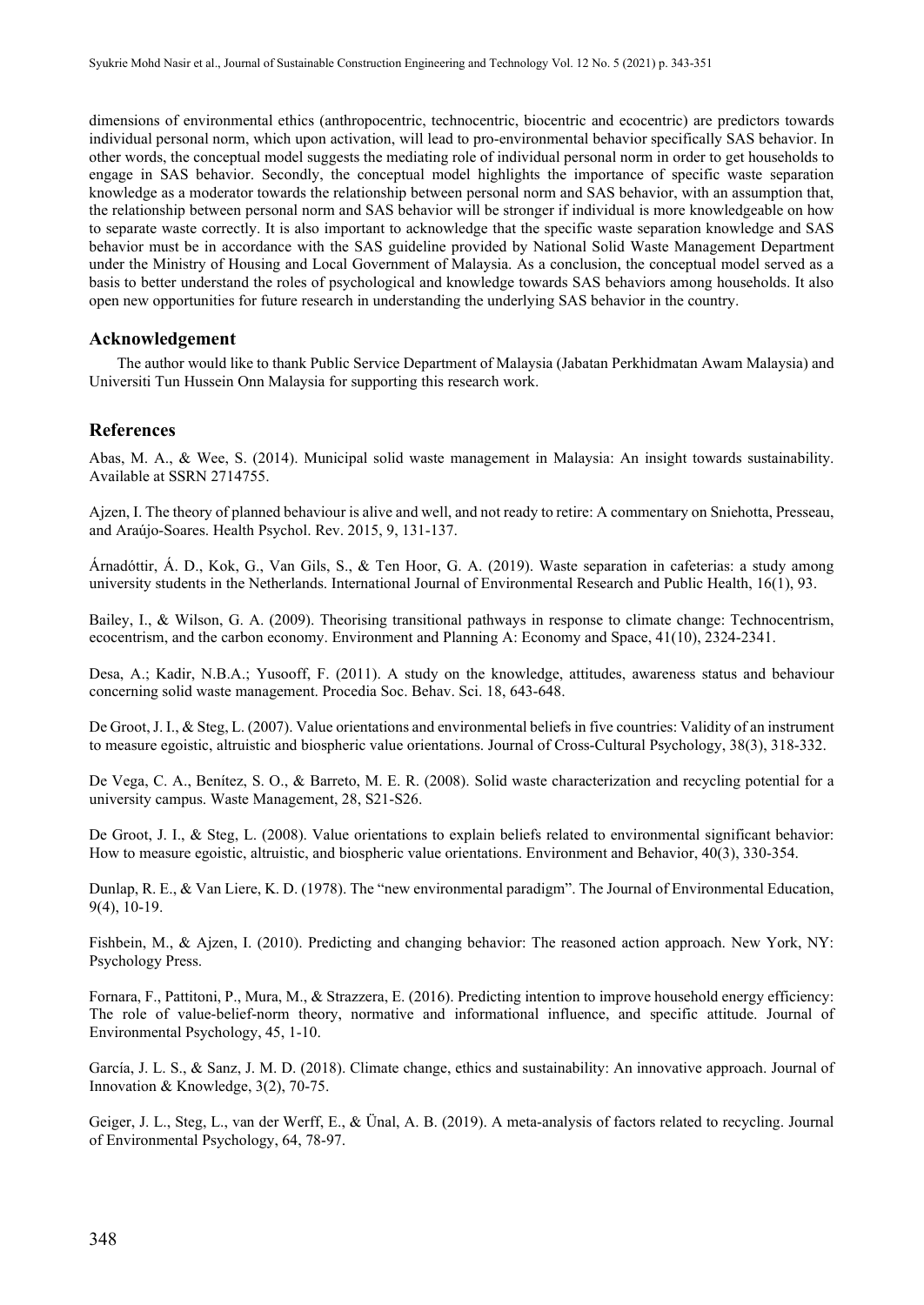Gladwin, T.N.; Kennelly, J.J.; Krause, T.S. Shifting paradigms for sustainable development: Implications for management theory and research. Acad. Manag. Rev. 1995, 20, 874-907.

Goldman, D., Hansmann, R., Činčera, J., Radović, V., Telešienė, A., Balžekienė, A., & Vávra, J. (2020). Education for Environmental Citizenship and Responsible Environmental Behaviour. Conceptualizing Environmental Citizenship for 21st Century Education, 115.

Holden, A. (2019). Environmental ethics for tourism-the state of the art. Tourism Review. Johansson, K. (2016). Understanding recycling behavior: a study of motivational factors behind waste recycling. WIT Transactions on Ecology and the Environment, 202, 401-414.

Kaplowitz, M. D., Yeboah, F. K., Thorp, L., & Wilson, A. M. (2009). Garnering input for recycling communication strategies at a Big Ten University. Resources, Conservation and Recycling, 53, 612-623.

Kim, W. H., & Kim, K. S. (2018). Pro-environmental intentions among food festival attendees: an application of the value-belief-norm model. Sustainability, 10(11), 3894.

Kopnina, H. (2017). Testing Ecocentric and Anthropocentric Attitudes toward the Sustainable Development (EAATSD) Scale with Bachelor Students. REBRAE, 10(3), 457-477.

Kollmuss, A.; Agyeman, J. Mind the Gap: Why do people act environmentally and what are the barriers to proenvironmental behavior? Environ. Educ. Res. 2002, 8, 239-260.

Lauper, E., Moser, S., Fischer, M., & Matthies, E. (2016). Explaining car drivers' intention to prevent road-traffic noise: An application of the norm activation model. Environment and Behavior, 48(6), 826-853.

Leopold, A., A Sand County Almanac, Oxford University Press: New York, 1949.

Liao, C., & Li, (2019). Environmental Education, Knowledge, and High School Students' Intention toward Separation of Solid Waste on Campus. International journal of environmental research and public health, 16(9), 1659.

Light, A. 2002. 'Contemporary environmental ethics: from metaethics to public philosophy'. Metaphilosophy 33 (4): 426-449.

Ma, J., & Hipel, K. W. (2016). Exploring social dimensions of municipal solid waste management around the globe-A systematic literature review. Waste Management, 56, 3-12.

Maina, J. W. (2018). Knowledge, attitude and practice of staff on segregation of hospital waste: a case study of a tertiary private hospital in Kenya. Eur Sci J, 14, 401-7.

Markowitz, E. M., & Shariff, A. F. (2012). Climate change and moral judgement. Nature Climate Change, 2(4), 243-247.

Martin, D., & Schouten, J. (2011). Sustainable Marketing. Pearson Prentice Hall: New Jersey, USA. Schultz, P. W., Gouveia, V. V., Cameron, L. D., Tankha, G., Schmuck, P., and Franek, M. (2005). Values and their relationship to environmental concern and conservation behavior. J. Cross Cult. Psychol. 36, 457-475.

McShane K. Environmental ethics: An overview phil. Compass. 2009;4(3):407- 420.

Moh, Y., & Manaf, L. A. (2017). Solid waste management transformation and future challenges of source separation and recycling practice in Malaysia. Resources, Conservation & Recycling. 116, 1-14.

Neumayer, E. (2003), Weak versus Strong Sustainability: Exploring the Limits of Two Opposing Paradigms, 2nd rev. edn. Cheltenham: Edward Elgar.

Nordlund, A. M., & Garvill, J. (2003). Effects of values, problem awareness, and personal norm on willingness to reduce personal car use. Journal of Environmental Psychology, 23(4), 339-347.

O'Riordan, T. (1981). Environmentalism and education. Journal of Geography in Higher Education, 5(1), 3-17.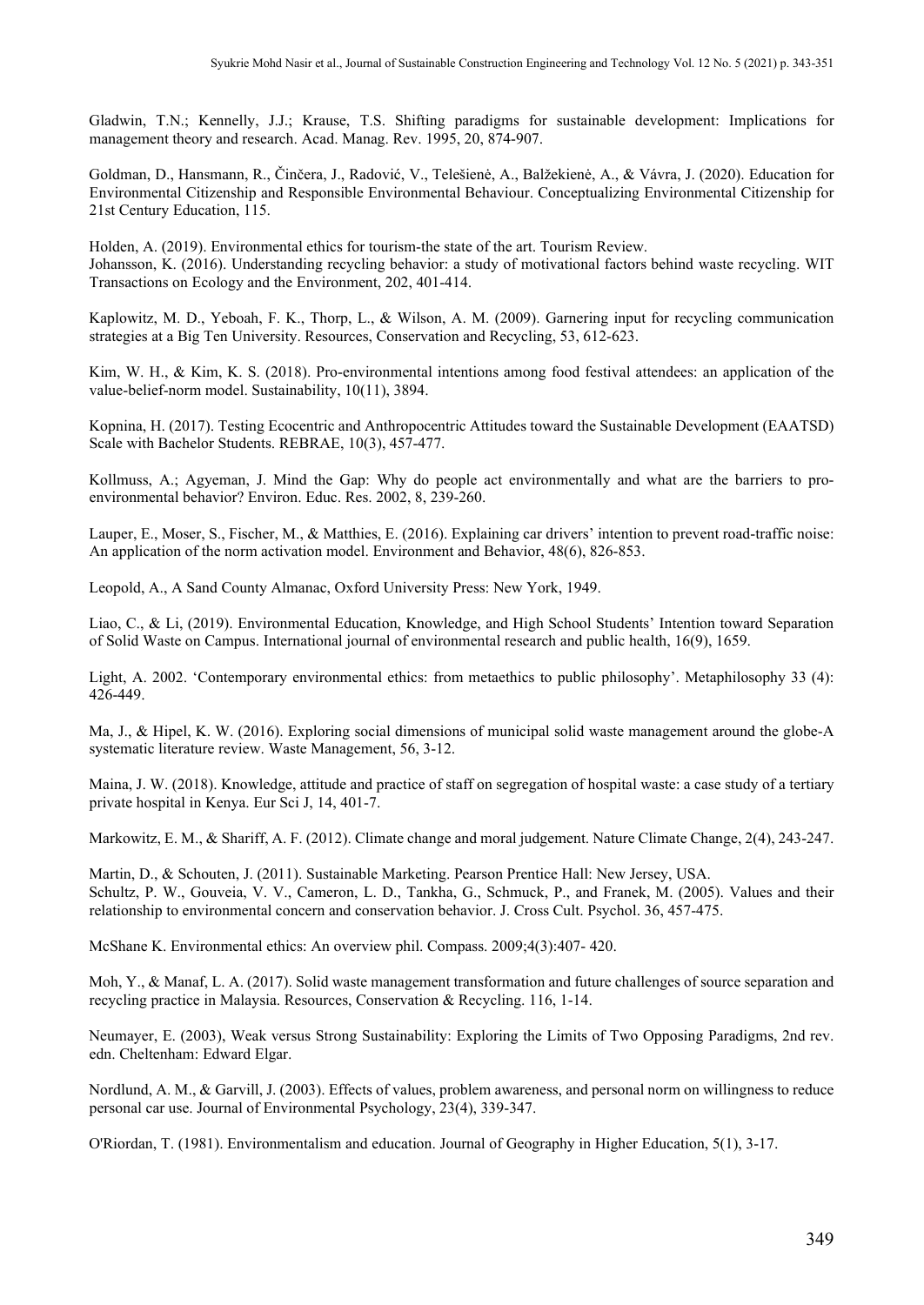Ogiri, I. A., Sidique, S. F., Talib, M. A., Abdul-Rahim, A. S., & Radam, A. (2019). Encouraging recycling among households in Malaysia: Does deterrence matter?. Waste Management & Research, 37(7), 755-762.

Omran, A., Mahmoud, A., ABDUL, A. H., & Robinson, G. M. (2009). Investigating households attitude toward recycling of solid waste in Malaysia: a case study. International Journal of Environmental Research, 3(2), 275-288.

Palmer, C. (1997). Environmental Ethics. Santa Barbara, California: ABC--CLIO.

Periathamby, A., Hamid, F. S., & Khidzir, K. (2009). Evolution of solid waste management in Malaysia: impacts and implications of the solid waste bill, 2007. Journal of Material Cycles and Waste Management, 11(2), 96-103.

Randall, A. (2013). Environmental ethics for environmental economists. Encyclopedia of Energy, Natural Resource, and Environmental Economics. Elsevier, Waltham.

Rolston, H., Environmental Ethics: Duties to and Values in the Natural World, Temple University Press: Philadelphia, 1988.

Rolston III, H. 2012. A New Environmental Ethics: The Next Millennium for Life on Earth. New York, Routledge.

Schwartz, S. H. (1977). Normative influences on altruism. Advances in Experimental Social Psychology, 10, 221-279.

Schwartz, S., & Howard, J. A. (1981). A normative decision-making model of altruism. Altruism and helping behavior, 189-211.

Song, Y., Zhao, C., & Zhang, M. (2019). Does haze pollution promote the consumption of energy-saving appliances in China? An empirical study based on norm activation model. Resources, Conservation and Recycling, 145, 220-229.

Steg, L., Dreijerink, L., and Abrahamse, W. (2005). Factors influencing the acceptability of energy policies: a test of VBN theory. Journal of Environmental Psychology, 25, 415-425.

Stern, P. C., & Dietz, T. (1994). The value basis of environmental concern. Journal of Social Issues, 50(3), 65-84.

Stern, P. C., Dietz, T., Abel, T., Guagnano, G. A., & Kalof, L. (1999). A value-belief-norm theory of support for social movements: The case of environmentalism. Human Ecology Review, 81-97.

Stern, P.C. (2000) New environmental theories: Toward a coherent theory of environmentally significant behavior. Journal of Social Issues, 56, 407-424.

Taylor, P. 1981. The Ethics of Respect for Nature. Environmental Ethics, 3: 197-218

Taylor, P. (2011). Respect for nature: A theory of environmental ethics. Princeton University Press.

Thompson, S. C. G., and M. A. Barton. 1994. Ecocentric and anthropocentric attitudes toward the environment. Journal of Environmental Psychology, 14:149-158.

Turaga, R. M. R., Howarth, R. B., & Borsuk, M. E. (2010). Pro-environmental behavior. Annals of the New York Academy of Sciences, 1185(1), 211-224.

Valliere, W. A., & Manning, R. E. (1980). Environmental ethics and wilderness management: An empirical study. General Technical Report NE, 195.

Warren, K. J. (Ed.) (1994). Ecological feminism: Environmental philosophies. Routledge: London, UK.

Whyte, P., & Lamberton, G. (2020). Conceptualising Sustainability Using a Cognitive Mapping Method. Sustainability, 12(5), 1977.

Yang, T. (2006). Towards an egalitarian global environmental ethics. Environmental Ethics and International Policy, 1, 23-45.

Zakianis, S., & Djaja, I. M. (2017). The Importance of Waste Management Knowledge to Encourage Household Waste-Sorting Behaviour in Indonesia. International Journal of Waste Resources, 7(04).